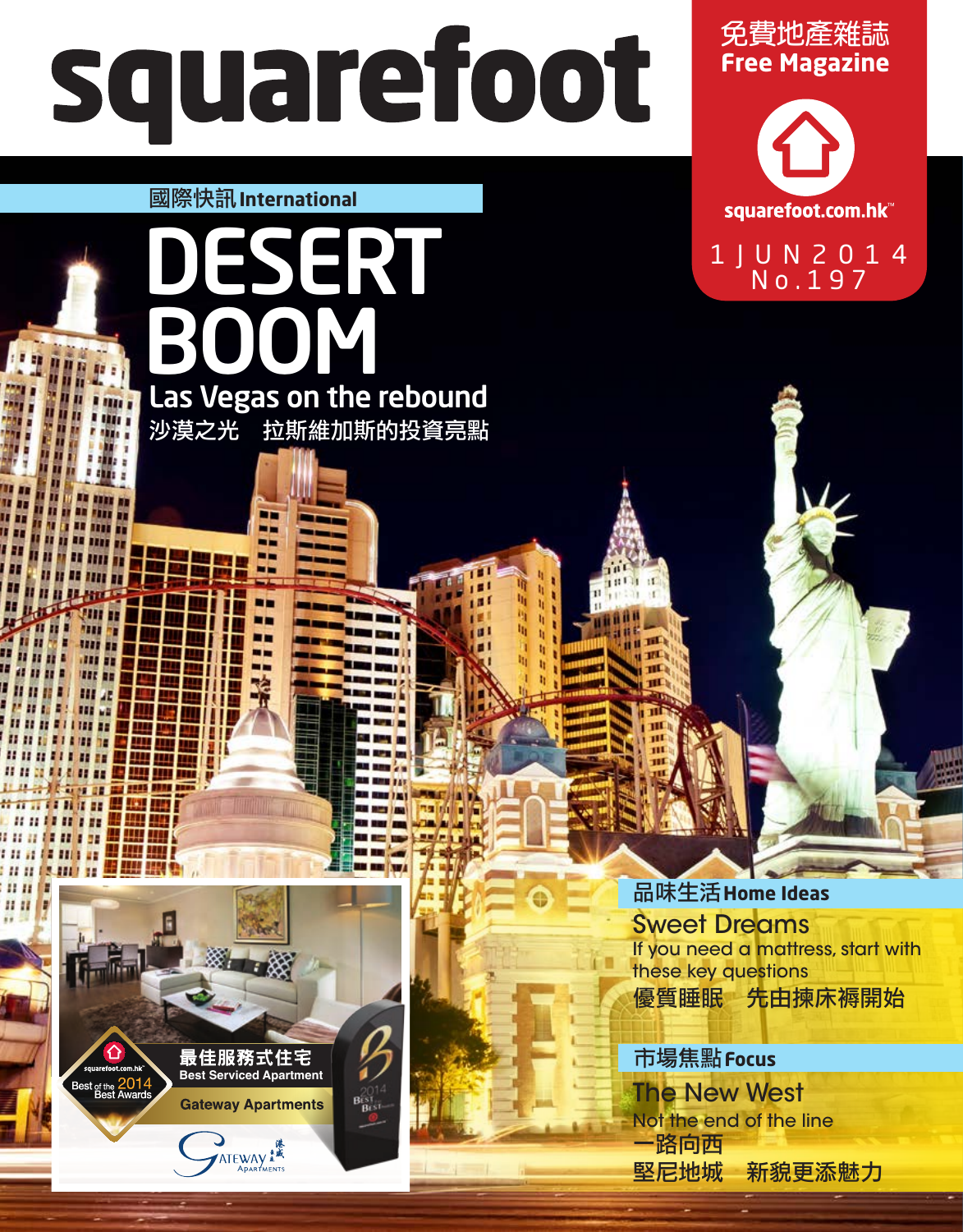## The Fine Print

Investing in overseas property is like the properties themselves wildly varying and worthy of serious investigation

| Text : Elizabeth Kerr | Photo : www.depositphotos.com |

udging by the number of property road shows that hit Hong Kong any given weekend, it would appear investing is something everyone does and is really easy to do. In some cases it is. London properties  $-$  the most frequent visitors  $-$  have few restrictions to worry about for anyone. "Under English law there are no restrictions as to who can purchase freehold property. The legal process is the same regardless of the nationality of the purchaser," notes UK-based lawyer Ardeshir Matini.

That's the case with most states with mature markets and strong legal frameworks. Canada, the United States, New Zealand, Singapore, Japan, Argentina, South Africa and most parts of Europe allow freehold purchases by international investors. But freehold property is prohibited for overseas investors by Thai law, though Thailand is a popular investment spot. South Korea allows foreign freehold ownership but it isn't called the Hermit Kingdom for nothing: it can be broadly unwelcoming to foreigners.

Many parts of the world restrict freehold land to below a certain amount (12 acres in New Zealand) or slap a sale with a stiff tax (Sri Lanka's 100 percent transfer tax). Very often, taxes and other protectionist measure are viewed as restrictions, but that's not necessarily accurate. Hong Kong's recent cooling measures were designed to control prices for residents, not to keep foreign buyers away. It's a fine line.

The first step is determining how important freehold ownership is — which is not very in all cases. "If the price is cheap enough and your horizon is short, leasehold can be a good deal," begins property writer Christopher Dillon, whose latest book, Landed Global, comes out in June. "But the value is almost always in the land, not the building. If your house burns down, is levelled by an earthquake or devoured by termites, the land will always have value." The upshot is that structure ownership is sometimes the better investment for short-term speculation or income in the form of rental yields.

But if land is part of an ideal investment package, locations like the US, Canada and the UK are the only way to go for easy freehold investment. Not so says Dillon. "It depends on how you define 'easy.' For example, Australia welcomes non-resident foreign investors as long as they buy a new home. Canada withholds 25 to 50 percent of the sale proceeds until … tax bills are proved paid, a process that can take months," he says. Even investment-friendly UK has its limits. Investors with unoccupied flats are being penalised with council tax increases and it is getting hare rot buy through companies. "Today, there are fewer hurdles for a foreigner buying in Japan — a market that is notorious for being closed to outsiders — than in Singapore or Hong Kong," Dillon adds. Australia has a slew of other regulations, some of which demand approval from the Foreign Investment Review Board. Malaysia's overheated market prompted cooling measures, one being a minimum purchase price of MYR1 million (HK\$2.4 million) as of this year.